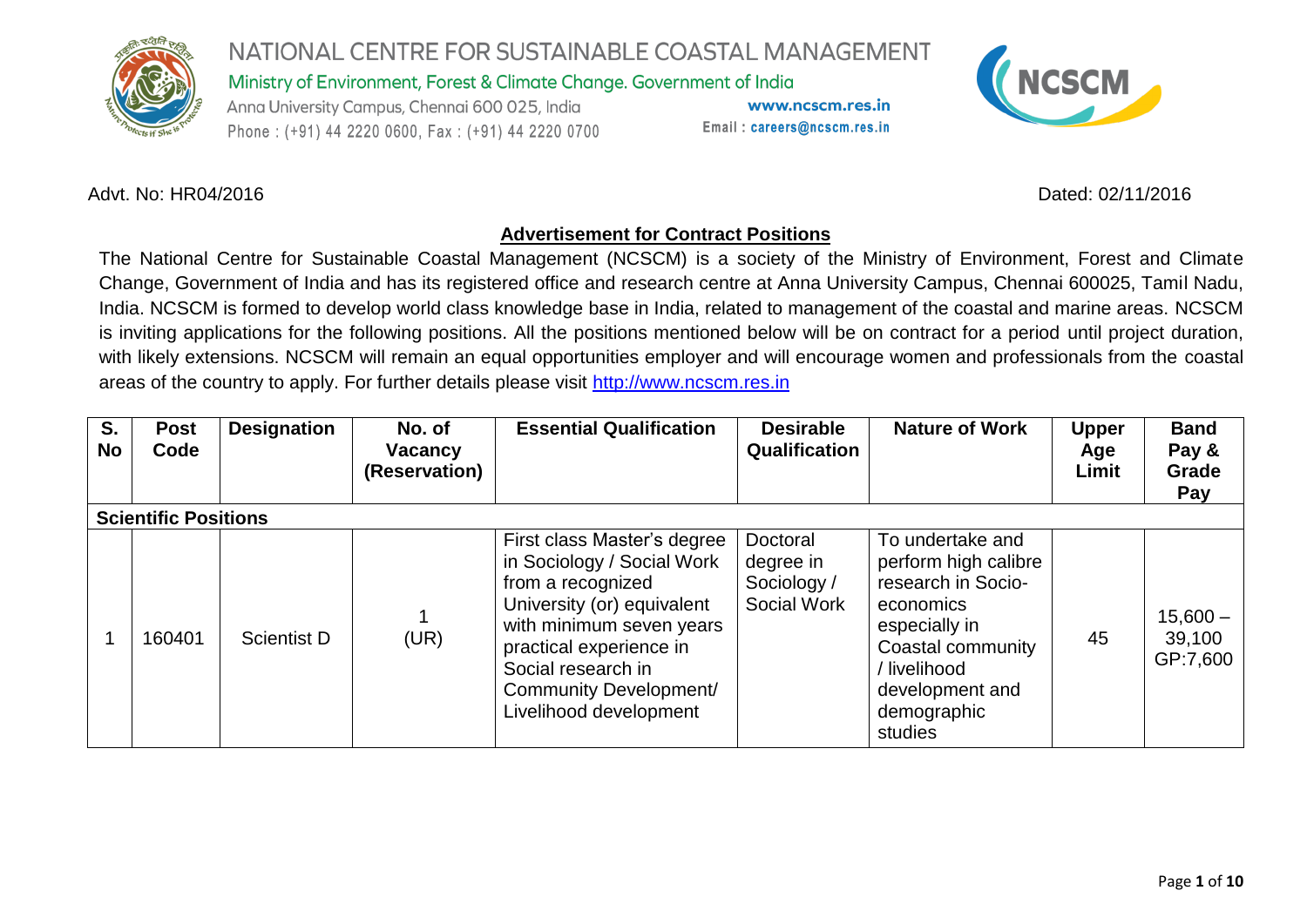

Ministry of Environment, Forest & Climate Change. Government of India

Anna University Campus, Chennai 600 025, India Phone: (+91) 44 2220 0600, Fax: (+91) 44 2220 0700



| $\overline{2}$ | 160402 | <b>Scientist D</b> | $1$ (UR) | First class Master's<br>degree in Natural<br>Science / Social Science<br>/ Law from a recognized<br>University (or) equivalent<br>with minimum seven<br>years practical<br>experience in<br>environmental law                           | Doctoral<br>degree in<br>relevant field | To undertake and<br>perform high calibre<br>research on<br>environmental<br>policies, law,<br>governance and<br>institutional<br>mechanism              | 45 | $15,600 -$<br>39,100<br>GP:7,600 |
|----------------|--------|--------------------|----------|-----------------------------------------------------------------------------------------------------------------------------------------------------------------------------------------------------------------------------------------|-----------------------------------------|---------------------------------------------------------------------------------------------------------------------------------------------------------|----|----------------------------------|
| 3              | 160403 | <b>Scientist C</b> | $1$ (UR) | First class Master's<br>degree in Marine<br>Sciences (or) first class<br>degree in Engineering /<br>Technology from a<br>recognized University (or)<br>equivalent with minimum<br>three years' experience in<br>environmental modelling | Doctoral<br>degree in<br>relevant field | To undertake and<br>perform studies in<br>modelling of coastal<br>processes and<br>conduct related<br>research                                          | 40 | $15,600 -$<br>39,100<br>GP:6,600 |
| 4              | 160404 | <b>Scientist C</b> | $1$ (UR) | First class Master's<br>degree in Life sciences<br>from a recognized<br>University (or) equivalent<br>with minimum three years<br>practical experience in<br>research in environment<br>impact assessment/<br>ecotoxicology             | Doctoral<br>degree in<br>relevant field | To undertake and<br>perform research in<br>coastal and marine<br>environment impact<br>assessment and to<br>conduct marine Eco<br>toxicological studies | 40 | $15,600 -$<br>39,100<br>GP:6,600 |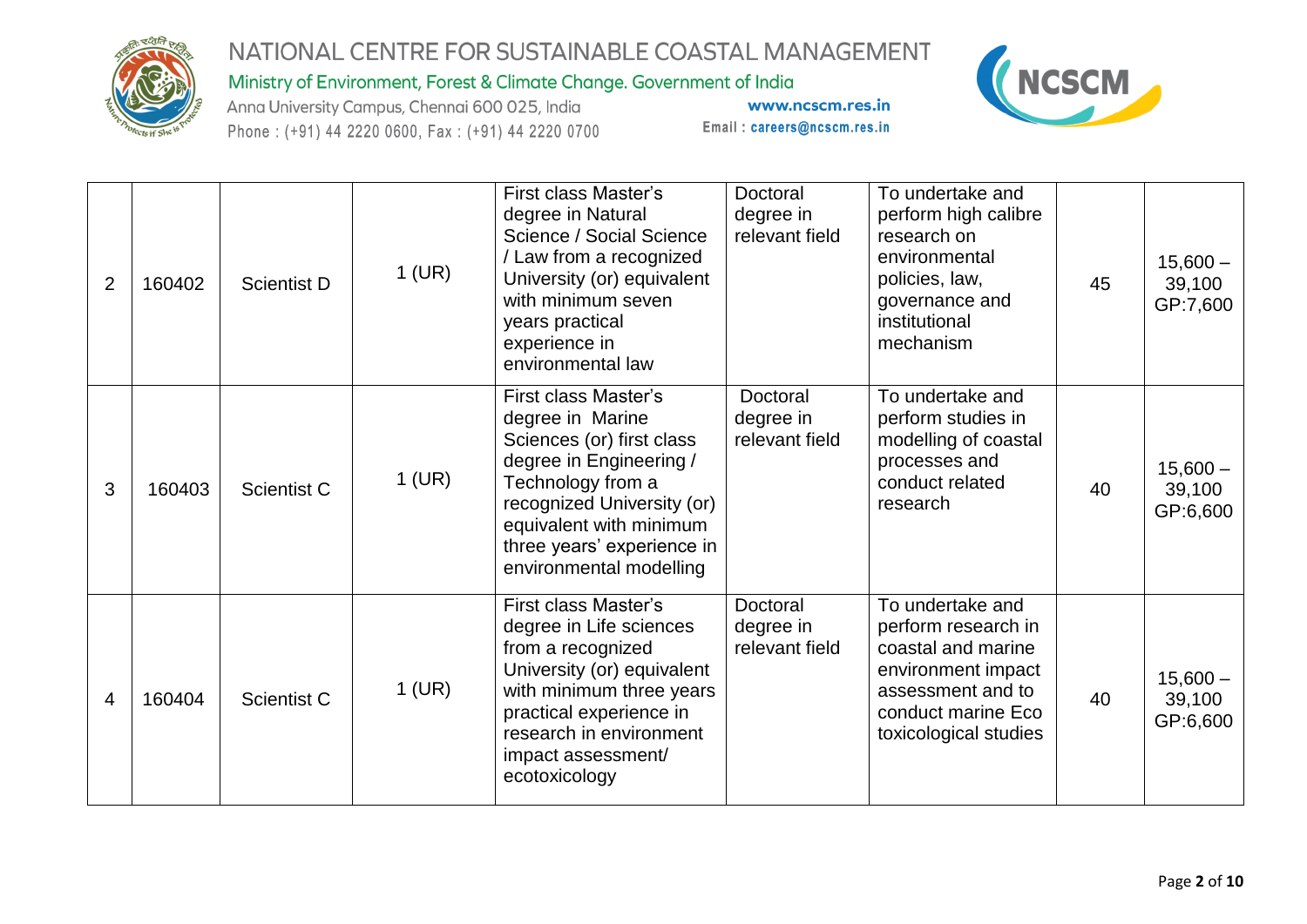

Ministry of Environment, Forest & Climate Change. Government of India

Anna University Campus, Chennai 600 025, India Phone: (+91) 44 2220 0600, Fax: (+91) 44 2220 0700



| 5              | 160405 | <b>Scientist C</b> | $1$ (UR)  | First class Master's<br>degree in Economics<br>from a recognized<br>University (or) equivalent<br>with minimum three years<br>practical experience in<br>environmental economics<br>welfare economics      | Doctoral<br>degree in<br>relevant field                                       | To undertake and<br>perform research in<br>cost benefit<br>analysis, risk<br>assessment,<br>valuation of<br>ecosystem goods<br>and services,<br>growth assessment<br>and economic<br>planning | 40 | $15,600 -$<br>39,100<br>GP:6,600 |
|----------------|--------|--------------------|-----------|------------------------------------------------------------------------------------------------------------------------------------------------------------------------------------------------------------|-------------------------------------------------------------------------------|-----------------------------------------------------------------------------------------------------------------------------------------------------------------------------------------------|----|----------------------------------|
| 6              | 160406 | <b>Scientist C</b> | $1$ (UR)  | First class Master's<br>degree in Natural<br>Science / Social Science<br>/ Law from a recognized<br>University (or) equivalent<br>with minimum three years<br>practical experience in<br>environmental law | Doctoral<br>degree in<br>relevant field                                       | To undertake and<br>perform research on<br>environmental<br>policies, law,<br>governance and<br>institutional<br>mechanism                                                                    | 40 | $15,600 -$<br>39,100<br>GP:6,600 |
| $\overline{7}$ | 160407 | <b>Scientist B</b> | $1$ (OBC) | First class Master's<br>degree in Natural<br>Science from a<br>recognized University (or)<br>Equivalent.                                                                                                   | Working<br>experience<br>and knowledge<br>in coastal and<br>marine<br>ecology | To undertake and<br>perform research in<br>coastal and marine<br>ecology and support<br>the Research Team                                                                                     | 35 | $15,600 -$<br>39,100<br>GP:5,400 |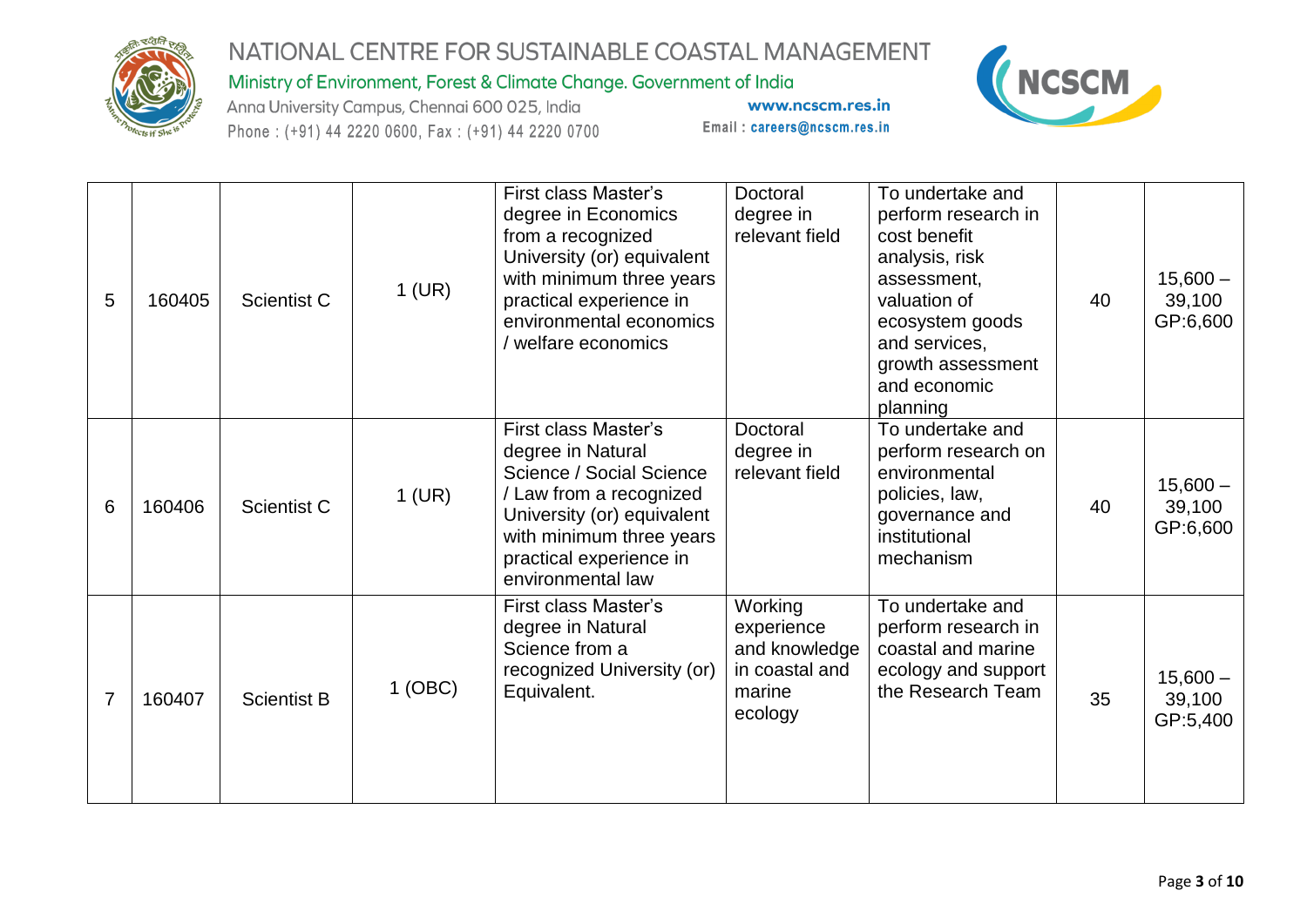

Ministry of Environment, Forest & Climate Change. Government of India

Anna University Campus, Chennai 600 025, India Phone: (+91) 44 2220 0600, Fax: (+91) 44 2220 0700



|    | <b>Technical Positions</b> |                                         |           |                                                                                                                                                                  |                                                                                                   |                                                                                                                             |    |                                  |  |
|----|----------------------------|-----------------------------------------|-----------|------------------------------------------------------------------------------------------------------------------------------------------------------------------|---------------------------------------------------------------------------------------------------|-----------------------------------------------------------------------------------------------------------------------------|----|----------------------------------|--|
| 8  | 160408                     | Junior<br>Software<br>Engineer          | $1$ (OBC) | <b>Graduate in Computer</b><br>Science / Engineering /<br>Technology with two<br>years' experience in<br>computer programming<br>and software<br>development     | Knowledge in<br>development of<br>software for<br>coastal<br>applications                         | Design,<br>development of<br>software's for<br>database, website<br>design and other<br>applications                        | 35 | $15,600 -$<br>39,100<br>GP:5,400 |  |
| 9  | 160409                     | Junior<br>Application<br>Engineer       | $1$ (UR)  | <b>Graduate in Computer</b><br>Science / Engineering /<br>Technology with two<br>years' experience in<br>computer programming<br>and software<br>development     | Knowledge in<br>database<br>management<br>and application<br>of software's in<br>coastal research | Database<br>management and<br>product<br>development                                                                        | 35 | $15,600 -$<br>39,100<br>GP:5,400 |  |
| 10 | 160410                     | Senior<br>Technical<br>Assistant        | $1$ (UR)  | Three years regular<br>Diploma in Engineering /<br>Graduate degree from a<br>recognized university<br>with two years'<br>experience in scientific<br>instruments | Knowledge in<br>handling<br>oceanographic<br>and analytical<br>equipment's                        | Field survey, Data<br>collection, Analysis,<br>operation and<br>maintenance of<br>oceanographic and<br>analytical equipment | 35 | $9,300 -$<br>34,800<br>GP:4,800  |  |
| 11 | 160411                     | Senior<br><b>Technical</b><br>Assistant | $1$ (SC)  | Three years regular<br>Diploma in Engineering /<br>Graduate degree from a<br>recognized university<br>with two years'<br>experience in scientific<br>instruments | Knowledge in<br>handling<br>oceanographic<br>and analytical<br>equipment's                        | Field survey, Data<br>collection, Analysis,<br>operation and<br>maintenance of<br>oceanographic and<br>analytical equipment | 35 | $9,300 -$<br>34,800<br>GP:4,800  |  |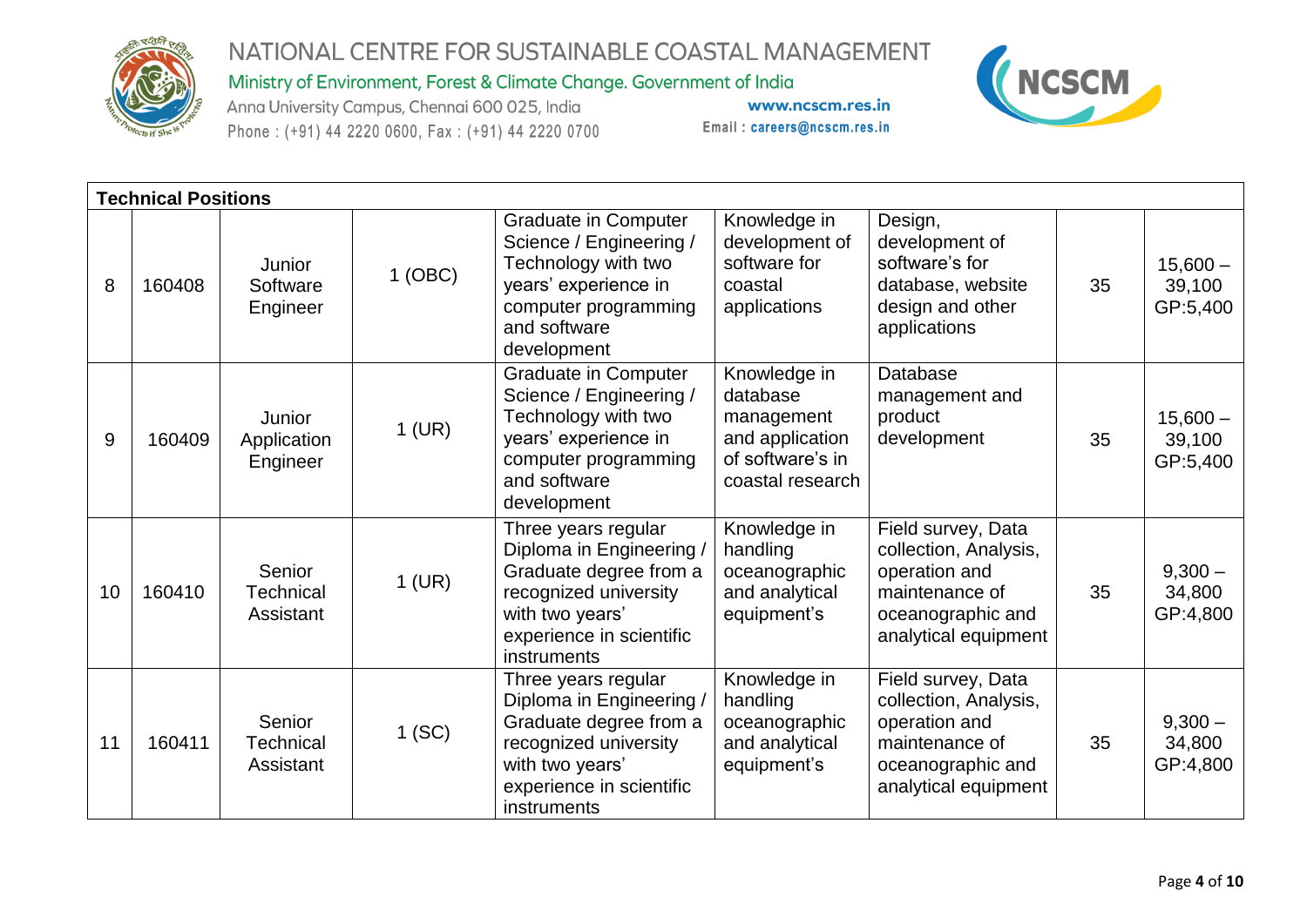

Ministry of Environment, Forest & Climate Change. Government of India

Anna University Campus, Chennai 600 025, India Phone: (+91) 44 2220 0600, Fax: (+91) 44 2220 0700



| 12 | 160412 | Senior<br>Laboratory<br>Assistant | $1$ (OBC) | Must have passed /<br>obtained SSLC or<br>equivalent from a<br>recognised board with<br>one year experience in<br>laboratory assistance                                                                                                                                                                   | Knowledge of<br>working in<br>scientific<br>institutions/<br>research<br>organizations                                                                              | Assist in all<br>laboratory, technical<br>and field activities | 35 | $5,200 -$<br>20,200<br>GP:1,900  |
|----|--------|-----------------------------------|-----------|-----------------------------------------------------------------------------------------------------------------------------------------------------------------------------------------------------------------------------------------------------------------------------------------------------------|---------------------------------------------------------------------------------------------------------------------------------------------------------------------|----------------------------------------------------------------|----|----------------------------------|
| 13 | 160413 | Senior<br>Laboratory<br>Assistant | $1$ (SC)  | Must have passed /<br>obtained SSLC or<br>equivalent from a<br>recognised board with<br>one year experience in<br>laboratory assistance                                                                                                                                                                   | Knowledge of<br>working in<br>scientific<br>institutions/<br>research<br>organizations                                                                              | Assist in all<br>laboratory, technical<br>and field activities | 35 | $5,200 -$<br>20,200<br>GP:1,900  |
|    |        | <b>Administrative Positions</b>   |           |                                                                                                                                                                                                                                                                                                           |                                                                                                                                                                     |                                                                |    |                                  |
| 14 | 160414 | Senior<br>Librarian               | $1$ (OBC) | Master's degree in<br>Library Science or<br>Master degree with PG<br>Diploma in library<br>science from a<br>recognized university.<br>Must have overall<br>working experience of<br>at least 10 years in<br>library. Should possess<br>sound knowledge of<br>application of IT in<br>library management. | Knowledge in<br>management<br>of library in<br>scientific/resea<br>rch<br>organisation.<br>Knowledge in<br>on-line<br>research paper<br>& journal<br>subscriptions. | Development and<br>Management of all<br>activities in library  | 45 | $15,600 -$<br>39,100<br>GP:7,600 |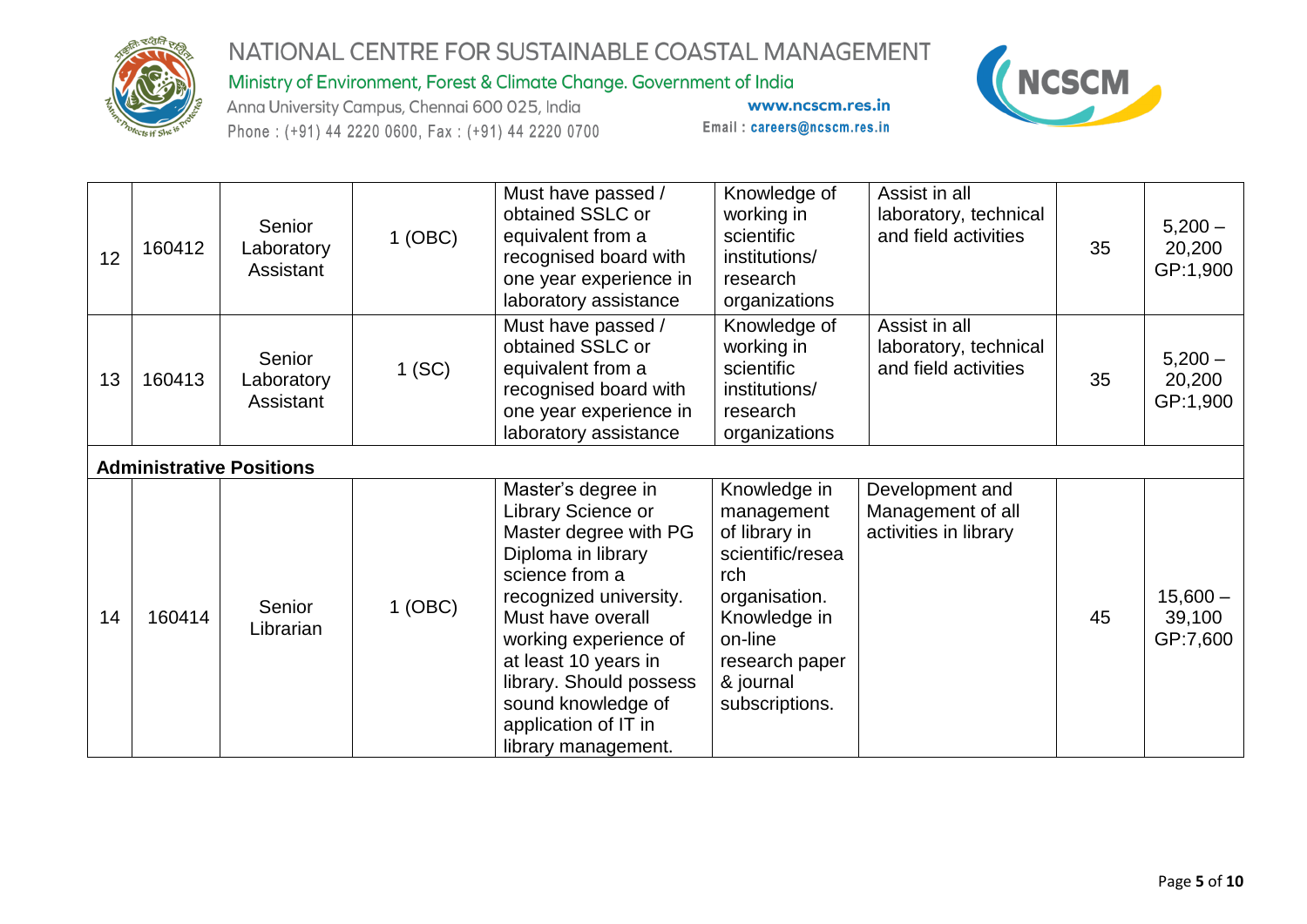

Ministry of Environment, Forest & Climate Change. Government of India

Anna University Campus, Chennai 600 025, India Phone: (+91) 44 2220 0600, Fax: (+91) 44 2220 0700



| 15 | 160415 | Librarian                | $1$ (SC)  | Must possess a<br>graduate degree and<br>have Diploma in Library<br>Science. Minimum 8<br>years of experience in<br>membership enrolment,<br>purchase and arranging<br>of books/ journals,<br>cataloguing the new<br>arrivals of books,<br>maintenance of<br>accession register,<br>issues / receipts of<br>books | Knowledge in<br>management<br>of library in<br>scientific/resea<br>rch<br>organisation.                         | Management of all<br>activities in library<br>including<br>membership<br>enrolment, purchase<br>and arranging of<br>books/journals,<br>cataloguing the new<br>arrivals of books,<br>maintenance of<br>accession register,<br>issues / receipts of<br>books | 40 | $15,600 -$<br>39,100<br><b>GP</b><br>6,600 |
|----|--------|--------------------------|-----------|-------------------------------------------------------------------------------------------------------------------------------------------------------------------------------------------------------------------------------------------------------------------------------------------------------------------|-----------------------------------------------------------------------------------------------------------------|------------------------------------------------------------------------------------------------------------------------------------------------------------------------------------------------------------------------------------------------------------|----|--------------------------------------------|
| 16 | 160416 | PS to<br><b>Director</b> | $1$ (UR)  | Graduate with<br>proficiency in shorthand<br>(120 wpm) and typing<br>(50 wpm). Experience<br>to handle word<br>processor, secretarial<br>practice                                                                                                                                                                 | Knowledge of<br>working as PS<br>to Officers in<br>Government /<br>PVT Ltd. /<br>NGOs, passed<br>in stenography | <b>Assist the Director</b><br><b>NCSCM</b>                                                                                                                                                                                                                 | 35 | $9,300 -$<br>34,800<br><b>GP</b><br>4,200  |
| 17 | 160417 | Accountant               | $1$ (OBC) | Graduate in commerce<br>or economics with<br>minimum 3 years'<br>experience in<br>accounting                                                                                                                                                                                                                      | Knowledge in<br>accounting<br>practices in<br>Govt.<br>Institutions and<br>use of Tally<br>software             | Handling of accounts,<br>book keeping and<br>related activities                                                                                                                                                                                            | 35 | $9,300 -$<br>34,800<br><b>GP</b><br>4,200  |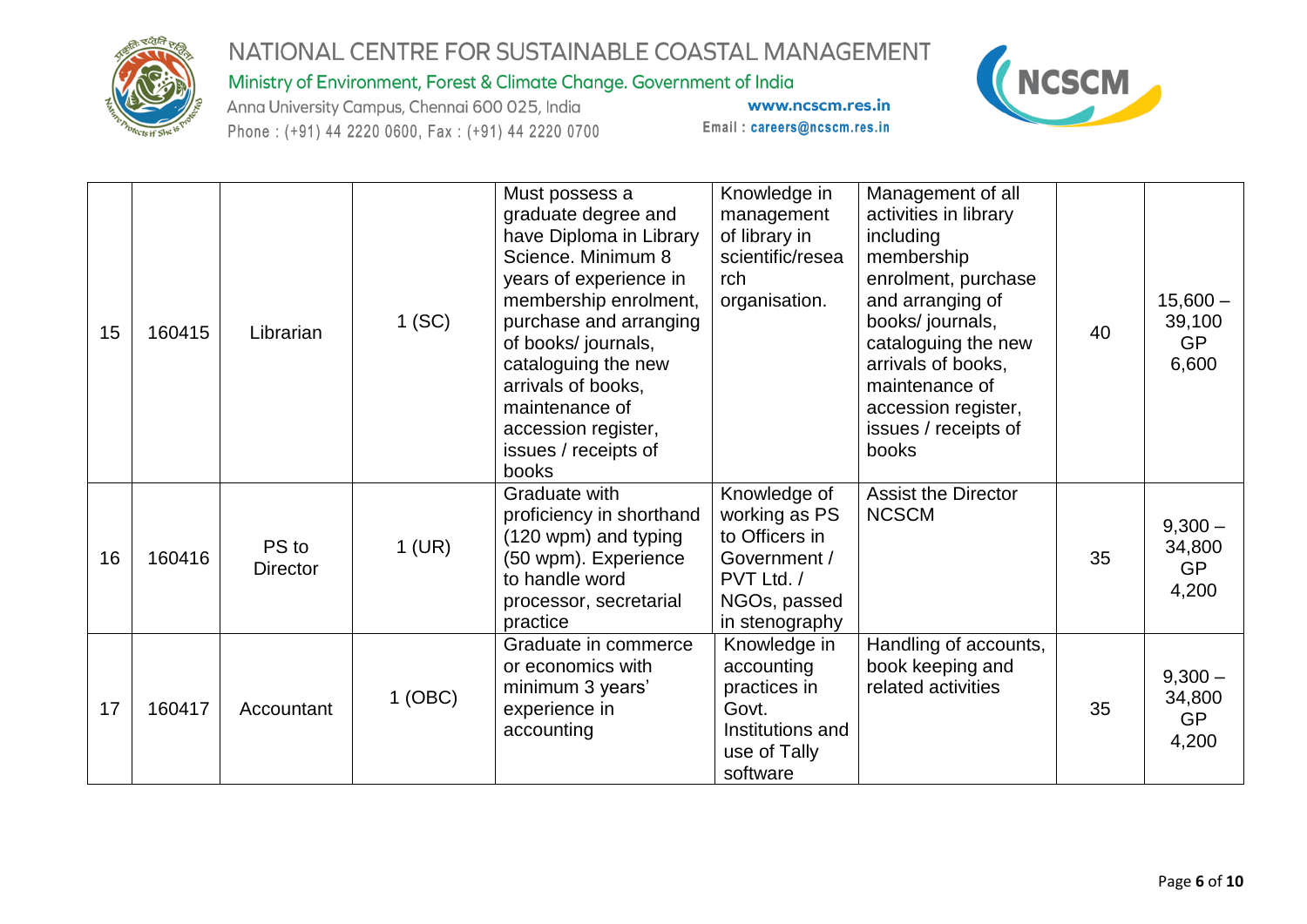

Ministry of Environment, Forest & Climate Change. Government of India

Anna University Campus, Chennai 600 025, India Phone: (+91) 44 2220 0600, Fax: (+91) 44 2220 0700

www.ncscm.res.in Email: careers@ncscm.res.in



Following posts are suitable for the category of disabled mentioned.,

| S.No | <b>Post Code</b>         |                          | <b>HH</b> |  |
|------|--------------------------|--------------------------|-----------|--|
|      | 160407, 160410 to 160413 | $\overline{\phantom{a}}$ |           |  |
|      | 160408 to 160409         |                          |           |  |
| 3    | 160414 to 160417         |                          |           |  |

SC: Scheduled Caste; ST: Scheduled Tribe; OBC: Other Backward Community (Non-Creamy Layer); UR: Unreserved

LV: Low Vision; HH: Hearing Impaired; OH: Orthopedically Impaired.

Interested and eligible candidate shall apply for the contract positions in the National Centre for Sustainable Coastal Management (NCSCM), subject to the conditions for application as given below.,

#### **Conditions for Application:**

- 1. The candidate needs to submit his/her application online in the website [www.ncscm.res.in](http://www.ncscm.res.in/) on or before 1<sup>st</sup> December 2016.
- 2. A candidate can apply only up to a **maximum of two positions**. All applications of the candidate who have applied more than two positions will **summarily be rejected**.
- 3. The candidate is required to upload Scanned copies of the Self attested documents in proof of their claim at the time of online application.
- 4. **No other format of application "shall" be considered**. Do not send any hard copies at the time of application.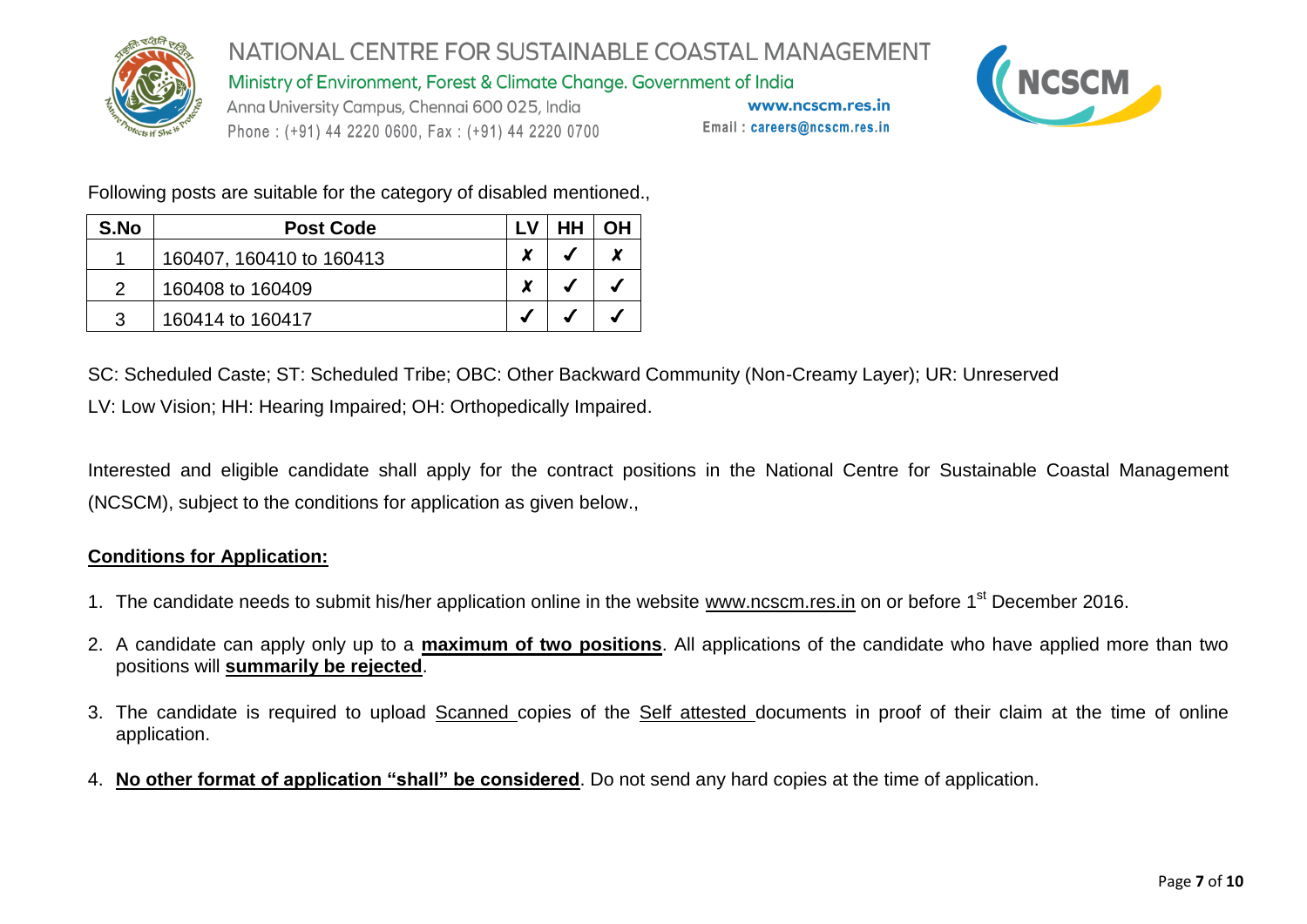

Ministry of Environment, Forest & Climate Change. Government of India

Anna University Campus, Chennai 600 025, India Phone: (+91) 44 2220 0600, Fax: (+91) 44 2220 0700



- 5. Incomplete applications will be summarily rejected.
- 6. Candidates need to submit the hard copy of the online application along with documents that were attached, at the time of interview/ certificate verification.
- 7. Originals of all the certificate(s) need to be produced at the time of interview/ certificate verification.
- 8. Employees of Government / Quasi Government / PSU / Autonomous bodies should produce NOC at the time of interview/certificate verification.
- 9. Conditions for Photograph Image:
	- i. Photograph must be a recent passport style colour picture.
	- ii. Make sure that the picture is in colour, taken against a light-coloured, preferably white, background.
	- iii. Look straight at the camera with a relaxed face.
	- iv. Dimensions 200 x 230 pixels (preferred and preferably in .JPG or .PNG formats).
	- v. Size of file should be between 20 and 50kb.
	- vi. Ensure that the size of the scanned image is not more than 50kb. If the size of the file is more than 50kb, then adjust the settings of the scanner such as the DPI resolution, no. of colours etc. during the process of scanning.
- 10.Conditions for Signature Image:
	- i. The applicant has to sign on white paper with Black Ink pen.
	- ii. The signature must be signed only by the applicant and not by any other person.
	- iii. Dimensions 140 x 60 pixels (preferred and preferably in .JPG or .PNG formats).
	- iv. Size of file should be between 10 and 20kb.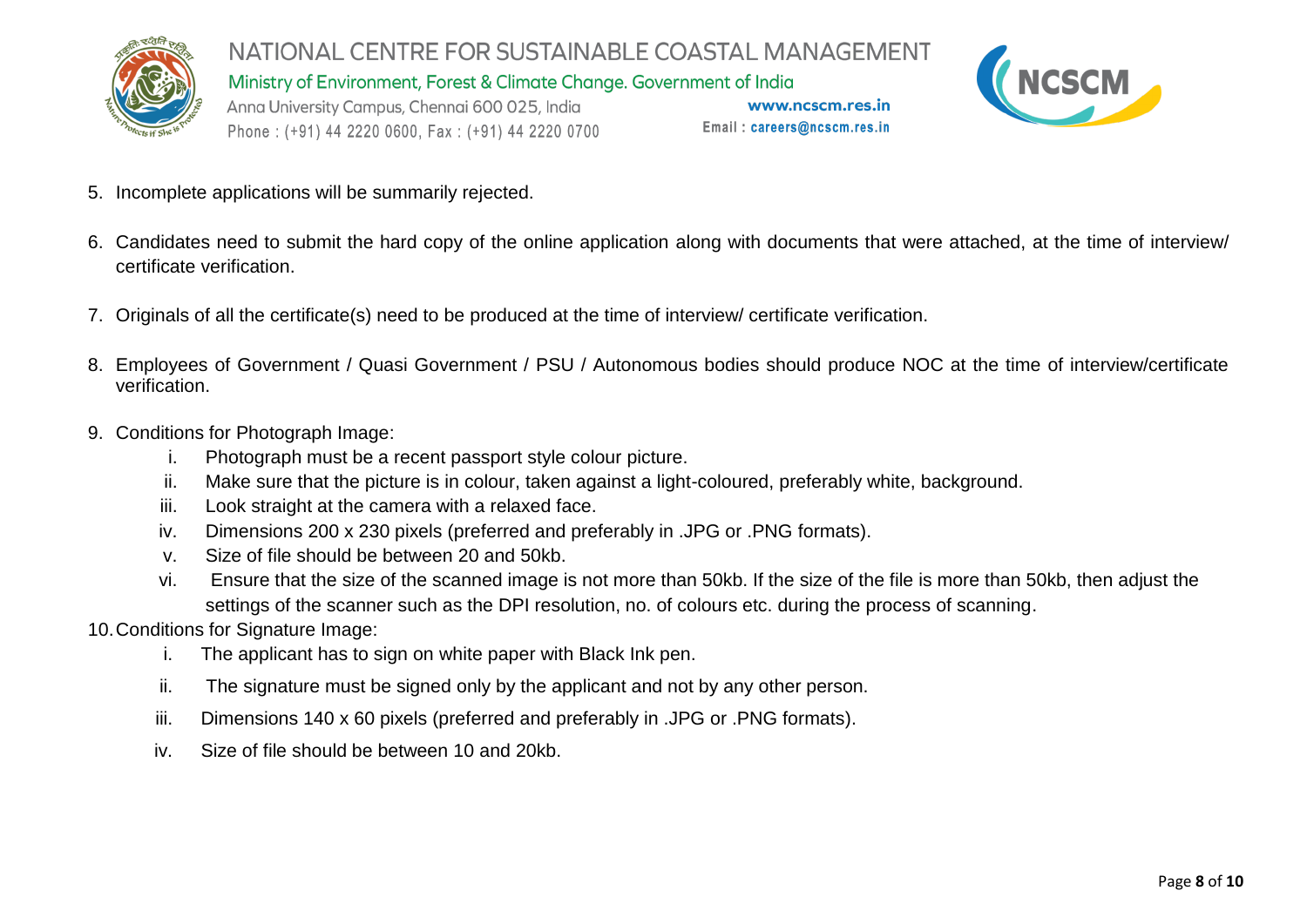

Ministry of Environment, Forest & Climate Change. Government of India

Anna University Campus, Chennai 600 025, India Phone: (+91) 44 2220 0600, Fax: (+91) 44 2220 0700

www.ncscm.res.in Email: careers@ncscm.res.in



#### **General Conditions:**

- 1. Project completion period at present is 31<sup>st</sup> December 2017.
- 2. Indian Nationals alone need apply.
- 3. The place of posting will be in Chennai or at any other location in India as required. The positions may involve field activities/ touring anywhere in India, based on the requirement of the project.
- 4. The appointment will be subject to a periodic performance review and continuation there upon until the project completion date, will be purely based on the performance.
- 5. Reservation and Age limit for SC, ST, OBC and PWD are as per Government of India rules.
- 6. Date of advertisement would be the cut- off date for age and experience computation.
- 7. Number of years of experience will be counted after the year of award of the qualifying degree. First class as specified in the degree certificate of university.
- 8. Weight for higher educational qualification, where relevant to the position and the thematic area of qualification for lateral requirement for any of the positions shall be equated as equivalent research or professional experience, and shall be as follows: (i) Post-Graduate Degree in Engineering or Technology – equivalent to two years of research or professional experience; (ii) Doctorate Degree in Natural or Social Sciences – equivalent to three years of research or professional experience; (iii) Doctorate Degree in Engineering or Technology – equivalent to four years of research or professional experience. Weight for higher educational qualification will be considered only for qualifications awarded over and above the degree specified in the essential qualification.
- 9. Mere possession of the qualifying criteria does not entitle the candidate, the post applied for.
- 10. **TA / DA:** SC/ST candidates, who are called for interview, will be entitled for two way Railway ticket fare by the shortest route, to the nearest railway station from the address of communication, for attending the interview.SC/ST candidates who have failed to clear